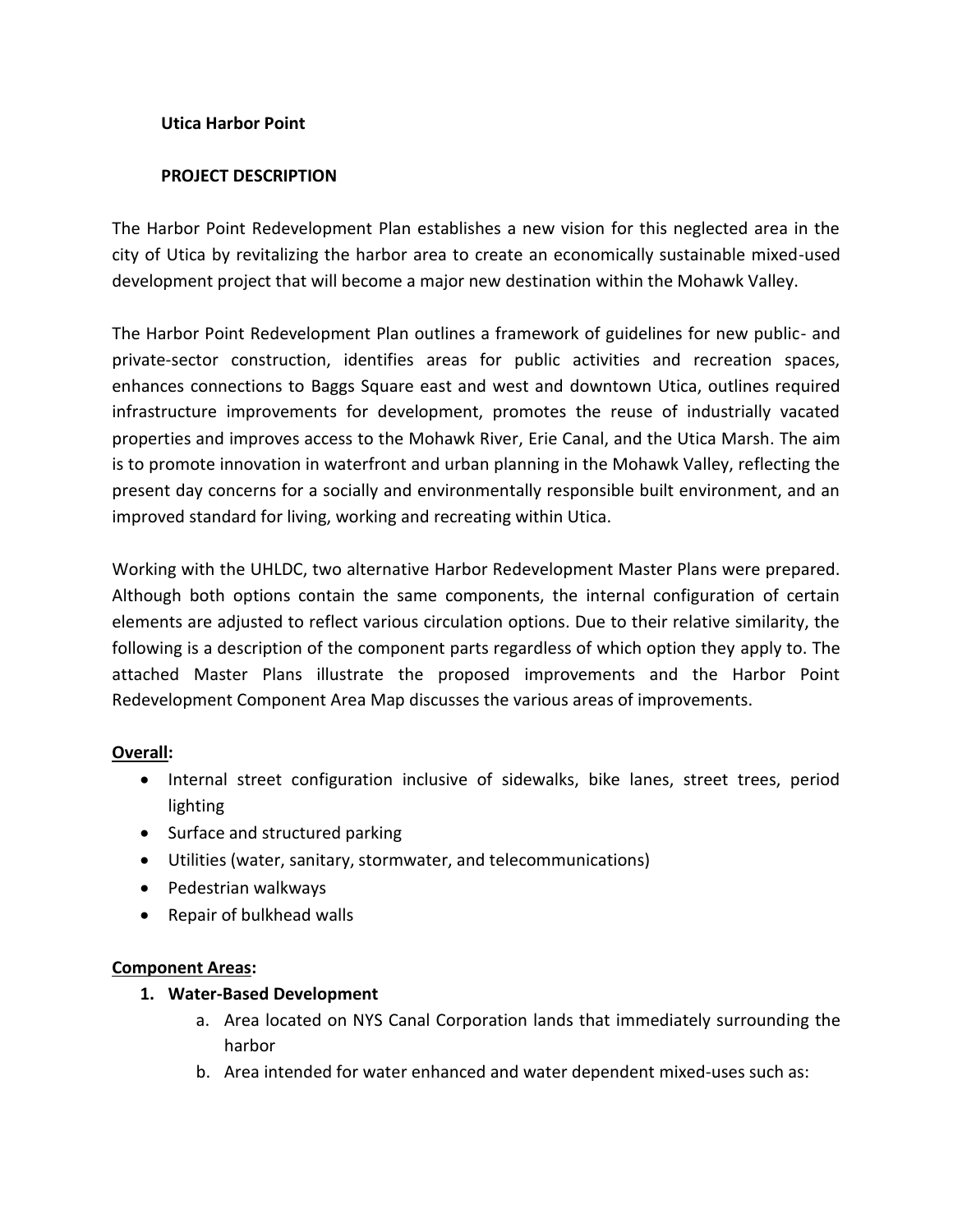- i. Harbor promenade with pedestrian amenities such as benches, period lighting, interpretive signage, trash receptacles.
- ii. Public Plazas and water features design to attract attention to the harbor
- iii. Marina
- iv. Marina services
- v. 1933 Building Re-Use as a year-round commercial destination with ethnic restaurants, local beer, wine and spirits, local crafts, outdoor seating, farm emporium, boating supplies
- vi. Restored 1918 Canal Building as a marina center and barge canal history (Redevelopment Concept A; building proposed to be moved or demolished in Concept B)
- vii. Performance/amphitheater
- viii. Two multi-story anchor mixed-use buildings (commercial, office, residential)

# **2. Commercial-Based Development**

- a. Approximate 16 acre private redevelopment area with multi-story mixed-use buildings containing commercial uses on the ground floor with residential on the upper floors
- b. Greenspace, parks and plazas
- c. Pedestrian walkways with connections to the Harbor Promonade and the Erie Canal Trail
- d. Associated surface and structured parking

## **3. Corridor Commercial Development**

- a. Private redevelopment area along the west side of North Genesee Street
- b. Proposed commercial buildings with retail and restaurants

# **4. Corridor Commercial Development**

- a. Private redevelopment area along the west side of North Genesee Street adjacent to the John St. Bridge exit ramp
- b. Proposed commercial buildings with retail and restaurants
- c. Connections to downtown, Baggs Square East and West, and the train station via new pedestrian link on the John St. Bridge exit ramp

## **5. Passive Recreation Development**

- a. Earthen berm forms with native plantings on the former Mohawk Valley Oil (MVO) site
- b. Trail loop linking to the Harbor Promenade and recreation area to the west
- c. In-water amphitheater with associated on-land seating
- d. Associated surface parking
- **6. Marine-Based Development**